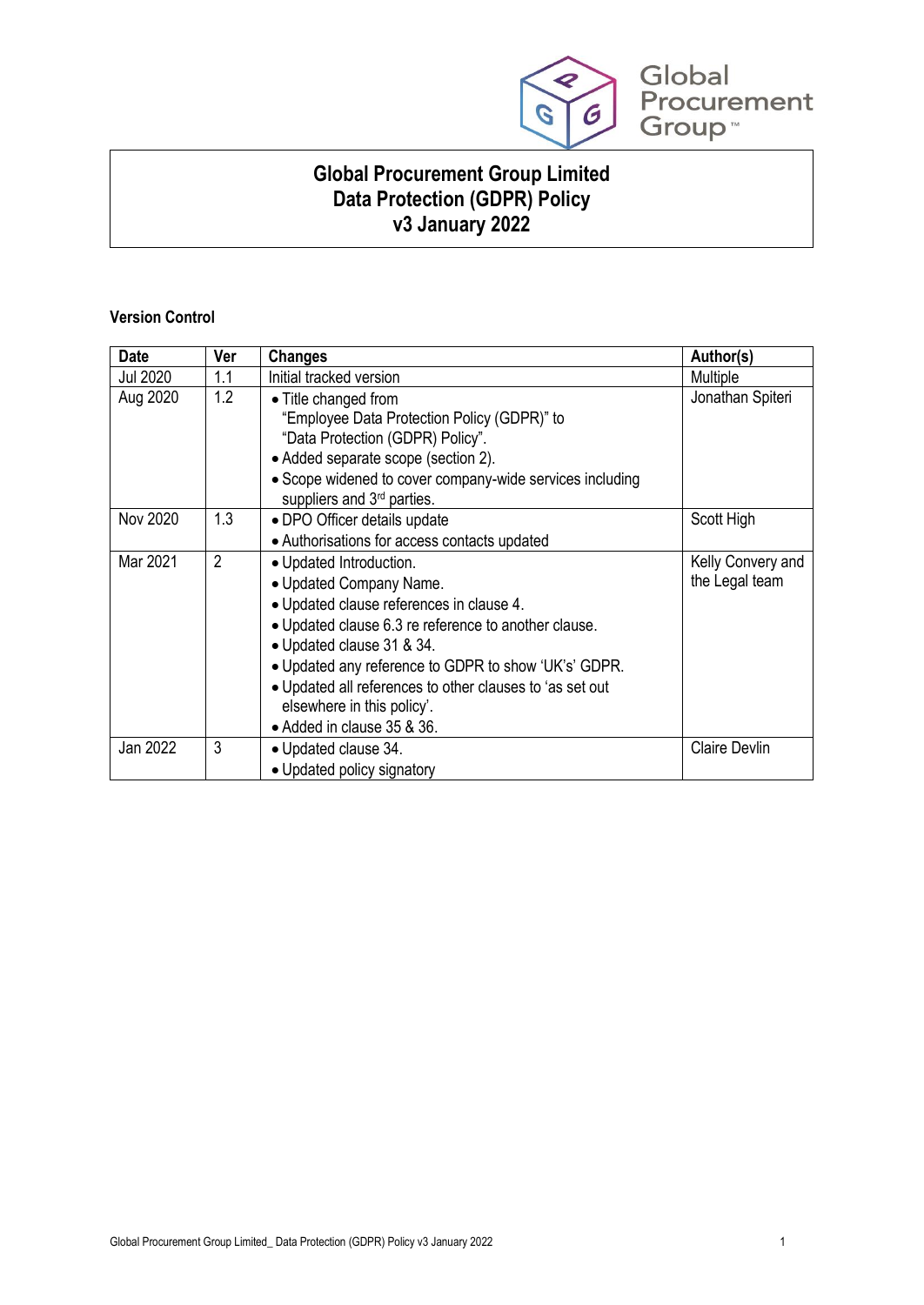

# **Table of Contents**

| 1.            |  |
|---------------|--|
| 2.            |  |
| 3.            |  |
| 4.            |  |
| 5.            |  |
| 6.            |  |
| $\mathcal{L}$ |  |
| 8.            |  |
| 9.            |  |
| 10.           |  |
| 11.           |  |
| 12.           |  |
| 13.           |  |
| 14.           |  |
| 15.           |  |
| 16.           |  |
| 17.           |  |
| 18.           |  |
| 19.           |  |
| 20.           |  |
| 21.           |  |
| 22.           |  |
| 23.           |  |
| 24.           |  |
| 25.           |  |
| 26.           |  |
| 27.           |  |
| 28.           |  |
| 29.           |  |
| 30.           |  |
| 31.           |  |
| 32.           |  |
| 33.           |  |
| 34.           |  |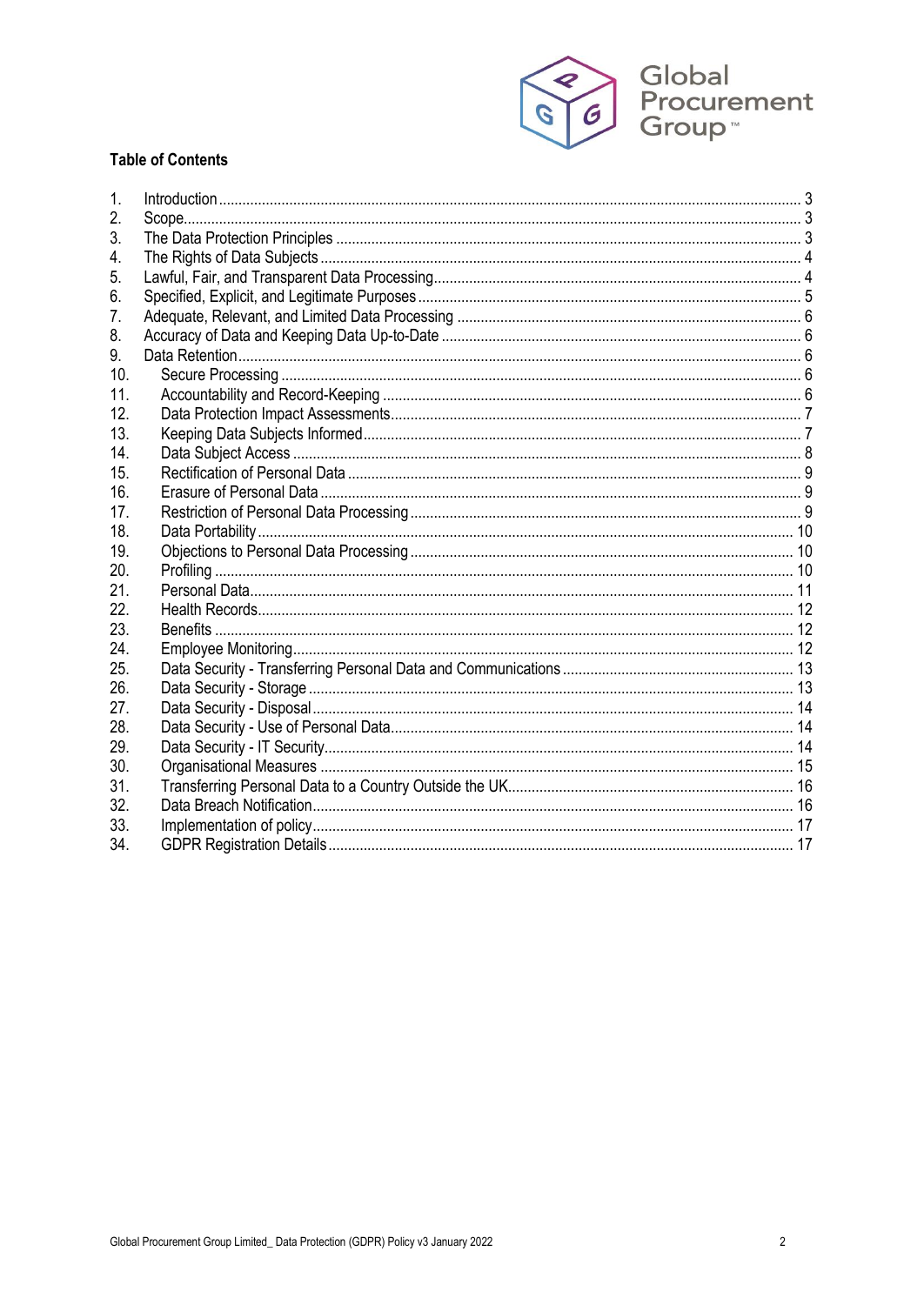

#### **1. Introduction**

This policy sets out the obligations of Global Procurement Group Limited and all its subsidiaries from time to time ("the Company"), regarding data protection and the rights of its data subjects (data subjects can be Employees, customers, customers of suppliers whose data is shared with the Company) in respect of their personal data under the UK General Data Protection Regulation ("UK GDPR") and the Data Protection Act 2018 ("DPA").

This policy applies to all Company Employees based in the UK and/or have dealings with the UK. Employees who are based outside of the UK are to adhere to this policy, save where there is a location specific policy that takes precedence.

For the purposes of this policy, "Employee" refers to all employees, officers, consultants, contractors, casual workers, and agency workers of the Company.

The UK GDPR and the DPA defines "personal data" as any information relating to an identified or identifiable natural person (a "data subject"); an identifiable natural person is one who can be identified, directly or indirectly, in particular by reference to an identifier such as a name, an identification number, location data, an online identifier, or to one or more factors specific to the physical, physiological, genetic, mental, economic, cultural, or social identity of that natural person.

The Company is committed not only to the letter of the law, but also to the spirit of the law and places high importance on the correct, lawful, and fair handling of all personal data, respecting the legal rights, privacy, and trust of all individuals with whom it deals.

#### **2. Scope**

This policy sets the Company's obligations regarding the collection, processing, transfer, storage, and disposal of personal data. The procedures and principles set out herein must be followed at all times by the Company, its Employees, agents, contractors, or other parties working on behalf of the Company or who have access to the Company's systems.

### **3. The Data Protection Principles**

- 3.1 The UK GDPR sets out the following principles with which any party handling personal data must comply. All personal data must be:
	- 3.1.1 processed lawfully, fairly, and in a transparent manner in relation to the data subject;
	- 3.1.2 collected for specified, explicit, and legitimate purposes and not further processed in a manner that is incompatible with those purposes. Further processing for archiving purposes in the public interest, scientific or historical research purposes or statistical purposes shall not be considered to be incompatible with the initial purposes;
	- 3.1.3 adequate, relevant, and limited to what is necessary in relation to the purposes for which it is processed;
	- 3.1.4 accurate and, where necessary, kept up to date. Every reasonable step must be taken to ensure that personal data that is inaccurate, having regard to the purposes for which it is processed, is erased, or rectified without delay;
	- 3.1.5 kept in a form which permits identification of data subjects for no longer than is necessary for the purposes for which the personal data is processed. Personal data may be stored for longer periods insofar as the personal data will be processed solely for archiving purposes in the public interest, scientific or historical research purposes, or statistical purposes, subject to implementation of the appropriate technical and organisational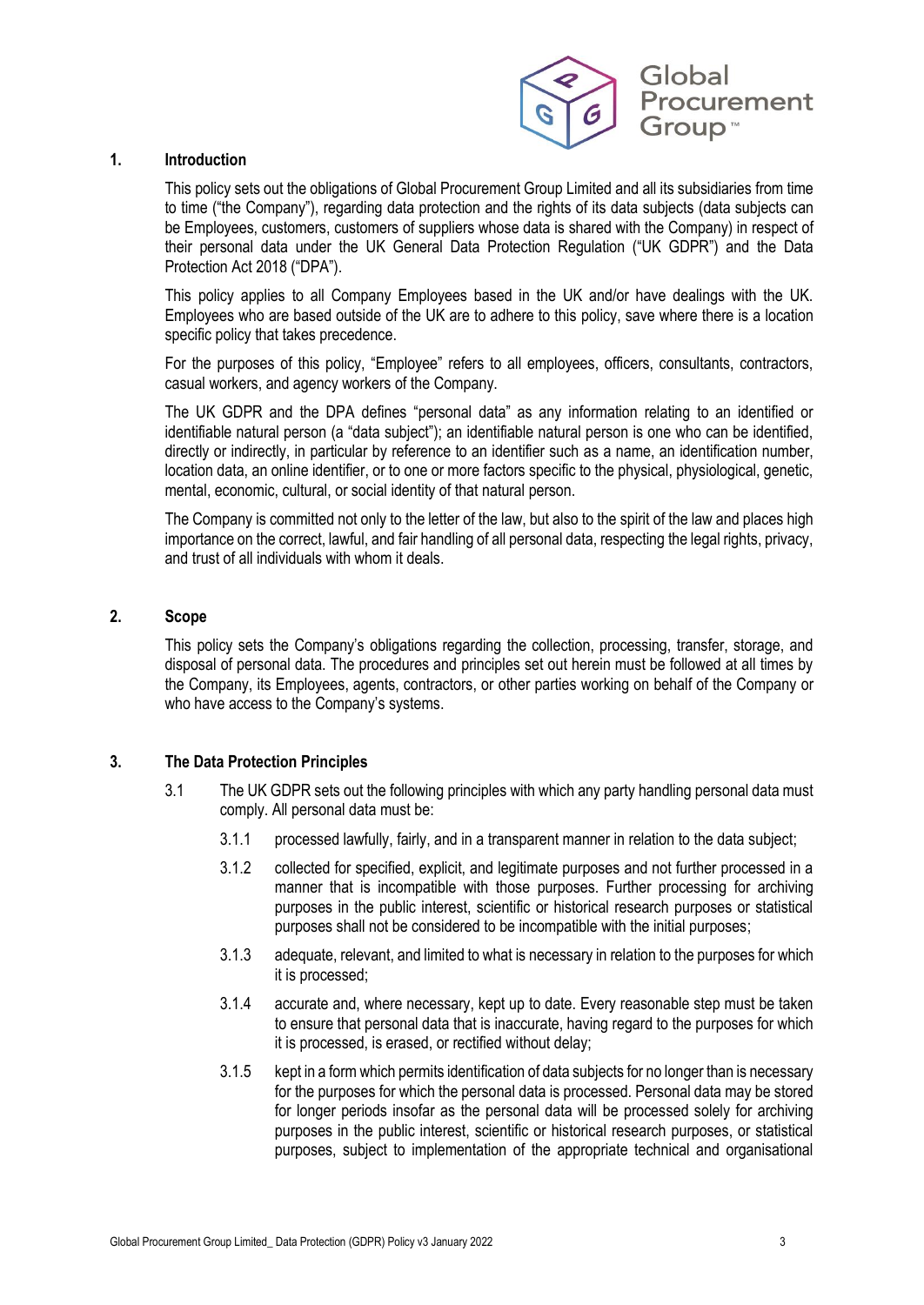

measures required by the UK GDPR in order to safeguard the rights and freedoms of the data subject; and/or

3.1.6 processed in a manner that ensures appropriate security of the personal data, including protection against unauthorised or unlawful processing and against accidental loss, destruction, or damage, using appropriate technical or organisational measures.

### **4. The Rights of Data Subjects**

- 4.1 The UK GDPR sets out the following rights applicable to data subiects (please refer to the parts of this policy indicated for further details):
	- 4.1.1 the right to be informed (Part 13);
	- 4.1.2 the right of access (Part 14);
	- 4.1.3 the right to rectification (Part 15);
	- 4.1.4 the right to erasure (also known as the 'right to be forgotten') (Part 16);
	- 4.1.5 the right to restrict processing (Part 17);
	- 4.1.6 the right to data portability (Part 18);
	- 4.1.7 the right to object (Part 19); and
	- 4.1.8 rights with respect to automated decision-making and profiling (Part 20).

### **5. Lawful, Fair, and Transparent Data Processing**

- 5.1 The UK GDPR seeks to ensure that personal data is processed lawfully, fairly, and transparently, without adversely affecting the rights of the data subject. The UK GDPR states that processing of personal data shall be lawful if at least one of the following applies:
	- 5.1.1 the data subject has given consent to the processing of their personal data for one or more specific purposes;
	- 5.1.2 the processing is necessary for the performance of a contract to which the data subject is a party, or in order to take steps at the request of the data subject prior to entering into a contract with them;
	- 5.1.3 the processing is necessary for compliance with a legal obligation to which the data controller is subject;
	- 5.1.4 the processing is necessary to protect the vital interests of the data subject or of another natural person;
	- 5.1.5 the processing is necessary for the performance of a task carried out in the public interest or in the exercise of official authority vested in the data controller; or
	- 5.1.6 the processing is necessary for the purposes of the legitimate interests pursued by the data controller or by a third party, except where such interests are overridden by the fundamental rights and freedoms of the data subject which require protection of personal data, in particular where the data subject is a child.
- 5.2 If the personal data in question is "special category data" (also known as "sensitive personal data" (for example, data concerning the data subject's race, ethnicity, politics, religion, trade union membership, genetics, biometrics (if used for ID purposes), health, sex life, or sexual orientation), at least one of the following conditions must be met: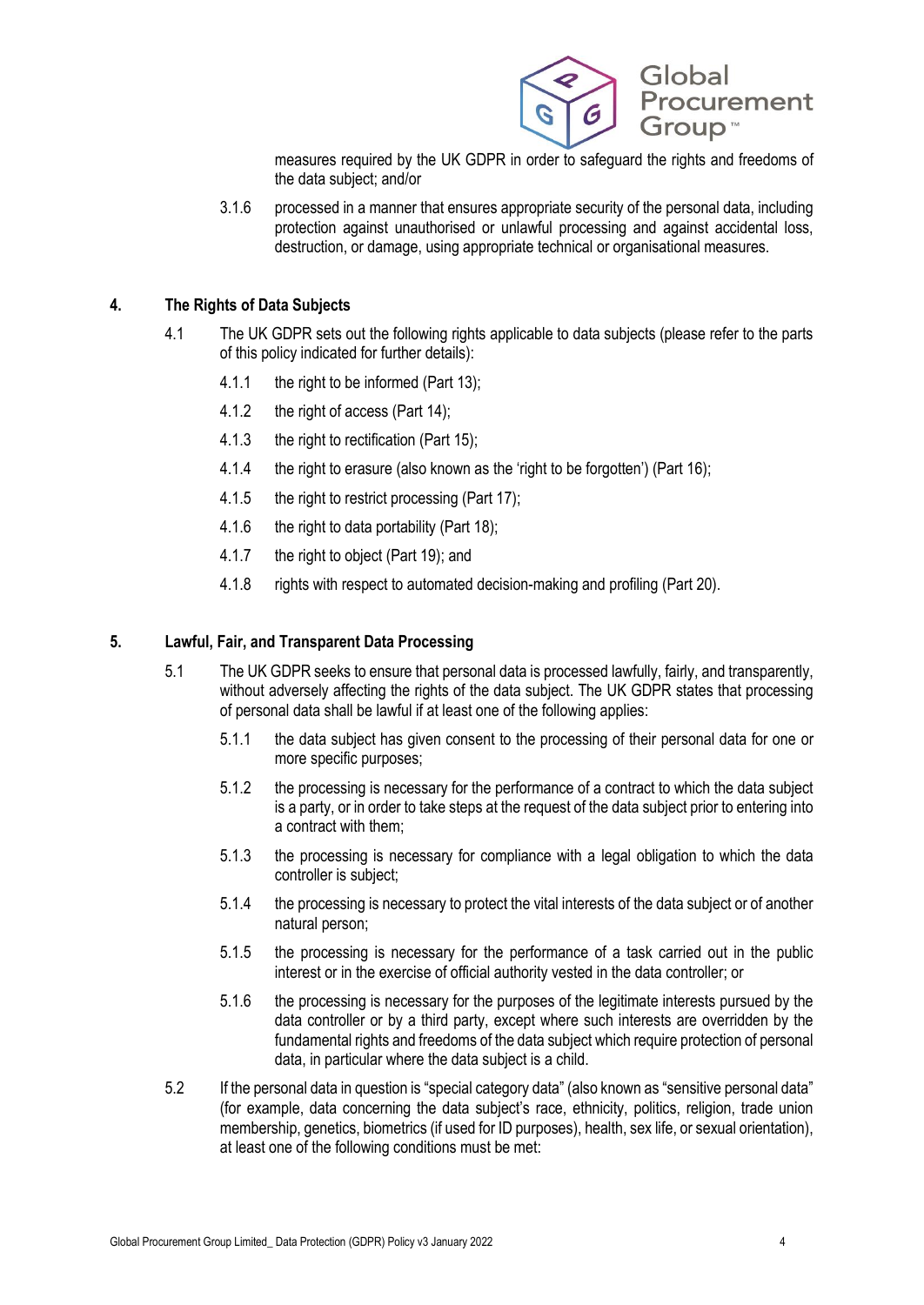

- 5.2.1 the data subject has given their explicit consent to the processing of such data for one or more specified purposes;
- 5.2.2 the processing is necessary for the purpose of carrying out the obligations and exercising specific rights of the data controller or of the data subject in the field of employment, social security, and social protection law (insofar as it is authorised by UK law which provides for appropriate safeguards for the fundamental rights and interests of the data subject);
- 5.2.3 the processing is necessary to protect the vital interests of the data subject or of another natural person where the data subject is physically or legally incapable of giving consent;
- 5.2.4 the data controller is a foundation, association, or other non-profit body with a political, philosophical, religious, or trade union aim, and the processing is carried out in the course of its legitimate activities, provided that the processing relates solely to the members or former members of that body or to persons who have regular contact with it in connection with its purposes and that the personal data is not disclosed outside the body without the consent of the data subjects;
- 5.2.5 the processing relates to personal data which is clearly made public by the data subject;
- 5.2.6 the processing is necessary for the conduct of legal claims or whenever courts are acting in their judicial capacity;
- 5.2.7 the processing is necessary for substantial public interest reasons, on the basis of UK law which shall be proportionate to the aim pursued, shall respect the essence of the right to data protection, and shall provide for suitable and specific measures to safeguard the fundamental rights and interests of the data subject;
- 5.2.8 the processing is necessary for the purposes of preventative or occupational medicine, for the assessment of the working capacity of an Employee, for medical diagnosis, for the provision of health or social care or treatment, or the management of health or social care systems or services on the basis of UK law pursuant to a contract with a health professional, subject to the conditions and safeguards referred to in Article 9(3) of the UK GDPR;
- 5.2.9 the processing is necessary for public interest reasons in the area of public health, for example, protecting against serious cross-border threats to health or ensuring high standards of quality and safety of health care and of medicinal products or medical devices, on the basis of UK law which provides for suitable and specific measures to safeguard the rights and freedoms of the data subject (in particular, professional secrecy); or
- 5.2.10 the processing is necessary for archiving purposes in the public interest, scientific or historical research purposes, or statistical purposes in accordance with Article 89(1) of the UK GDPR based on UK law which shall be proportionate to the aim pursued, respect the essence of the right to data protection, and provide for suitable and specific measures to safeguard the fundamental rights and the interests of the data subject.

# **6. Specified, Explicit, and Legitimate Purposes**

- 6.1 The Company collects and processes the personal data as set out elsewhere in this policy. This includes:
	- 6.1.1 Personal data collected directly from Employee data subjects; and
	- 6.1.2 Personal data obtained from third parties.
- 6.2 The specific purposes for which the Company collects, processes, and holds such personal data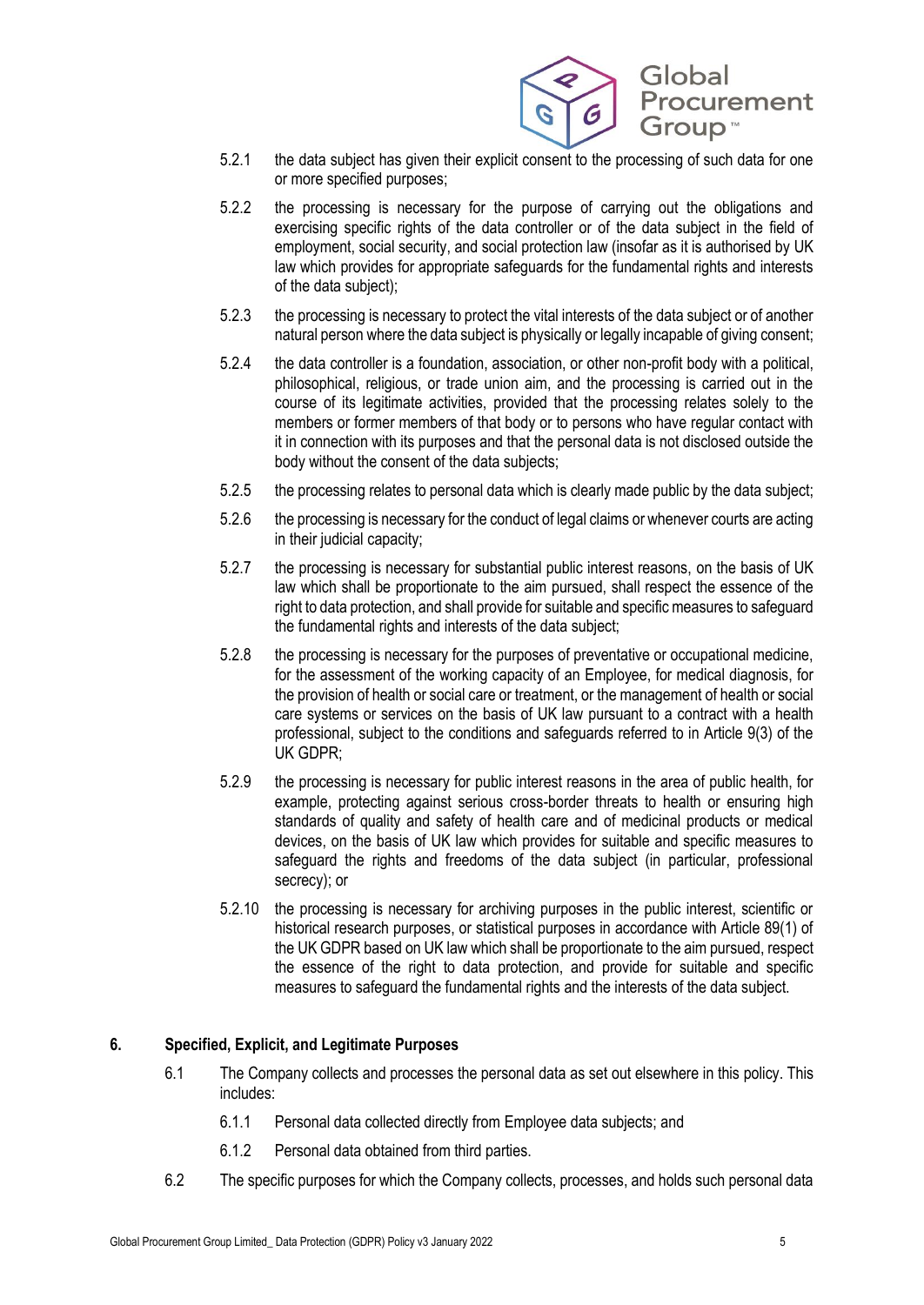

are as set out elsewhere in this policy (or for other purposes expressly permitted by the UK GDPR).

6.3 Data subjects are kept informed at all times of the purpose or purposes for which the Company uses their personal data. Please refer to Part 13 for more information on keeping data subjects informed.

# **7. Adequate, Relevant, and Limited Data Processing**

7.1 The Company will only collect and process personal data for and to the extent necessary for the specific purpose or purposes of which data subjects have been informed (or will be informed) as set out elsewhere in this policy.

# **8. Accuracy of Data and Keeping Data Up to Date**

- 8.1 The Company shall ensure that all personal data collected, processed, and held by it is kept accurate and up to date. This includes, but is not limited to, the rectification of personal data at the request of a data subject, as set out elsewhere in this policy.
- 8.2 The accuracy of personal data shall be checked when it is collected and at six months intervals thereafter. If any personal data is found to be inaccurate or out-of-date, all reasonable steps will be taken without delay to amend or erase that data, as appropriate. It is the responsibility of the data subject to ensure that they have provided the Company with their most up to date personal information and contact details.

### **9. Data Retention**

- 9.1 The Company shall not keep personal data for any longer than is necessary in light of the purpose or purposes for which that personal data was originally collected, held, and processed.
- 9.2 When personal data is no longer required, all reasonable steps will be taken to erase or otherwise dispose of it without delay.
- 9.3 For full details of the Company's approach to data retention, including retention periods for specific personal data types held by the Company, please refer to the Company's Data Retention Policy.

### **10. Secure Processing**

10.1 The Company shall ensure that all personal data collected, held, and processed is kept secure and protected against unauthorised or unlawful processing and against accidental loss, destruction, or damage. Further details of the technical and organisational measures which shall be taken are provided elsewhere in this policy.

### **11. Accountability and Record-Keeping**

- 11.1 The Company's Data Protection Officer is Kevin Anderson, Kevin anderson@ngpltd.co.uk.
- 11.2 The Data Protection Officer shall be responsible, working together with the HR Department, for overseeing the implementation of this policy and for monitoring compliance with this policy, the Company's other data protection-related policies, and with the UK GDPR and other applicable data protection legislation.
- 11.3 The Company shall keep written internal records of all personal data collection, holding, and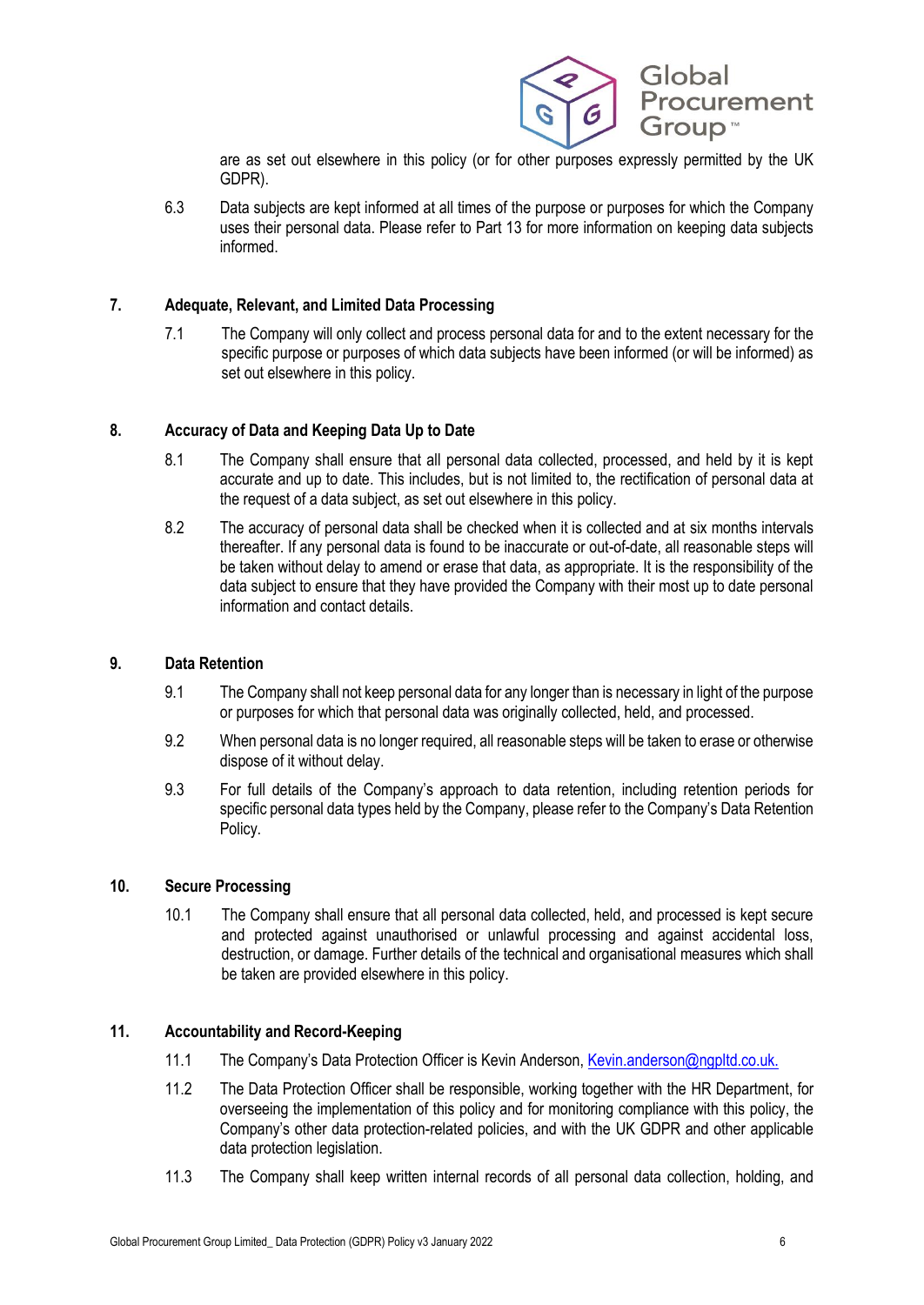

processing, which shall incorporate the following information:

- 11.3.1 the name, and details of the Company, its Data Protection Officer, and any applicable third-party data processors;
- 11.3.2 the purposes for which the Company collects, holds, and processes personal data;
- 11.3.3 details of the categories of personal data collected, held, and processed by the Company, and the categories of Employee data subject to which that personal data relates;
- 11.3.4 details of any transfers of personal data to non-UK countries including all mechanisms and security safeguards;
- 11.3.5 details of how long personal data will be retained by the Company (please refer to the Company's Data Retention Policy); and
- 11.3.6 detailed descriptions of all technical and organisational measures taken by the Company to ensure the security of personal data.

#### **12. Data Protection Impact Assessments**

- 12.1 The Company shall carry out Data Protection Impact Assessments for any and all new projects and/or new uses of personal data which involve the use of new technologies and the processing involved is likely to result in a high risk to the rights and freedoms of Employee data subjects under the UK GDPR.
- 12.2 Data Protection Impact Assessments shall be overseen by the Data Protection Officer and shall address the following:
	- 12.2.1 the type(s) of personal data that will be collected, held, and processed;
	- 12.2.2 the purpose(s) for which personal data is to be used;
	- 12.2.3 the Company's objectives;
	- 12.2.4 how personal data is to be used;
	- 12.2.5 the parties (internal and/or external) who are to be consulted;
	- 12.2.6 the necessity and proportionality of the data processing with respect to the purpose(s) for which it is being processed;
	- 12.2.7 risks posed to data subjects;
	- 12.2.8 risks posed both within and to the Company; and
	- 12.2.9 proposed measures to minimise and handle identified risks.

#### **13. Keeping Data Subjects Informed**

- 13.1 The Company shall provide the information as set out elsewhere in this policy to every data subject:
	- 13.1.1 where personal data is collected directly from data subjects, those data subjects will be informed of its purpose at the time of collection; and
	- 13.1.2 where personal data is obtained from a third party; the relevant data subjects will be informed of its purpose:
		- 13.1.2.1 if the personal data is used to communicate with the data subject, when the first communication is made; or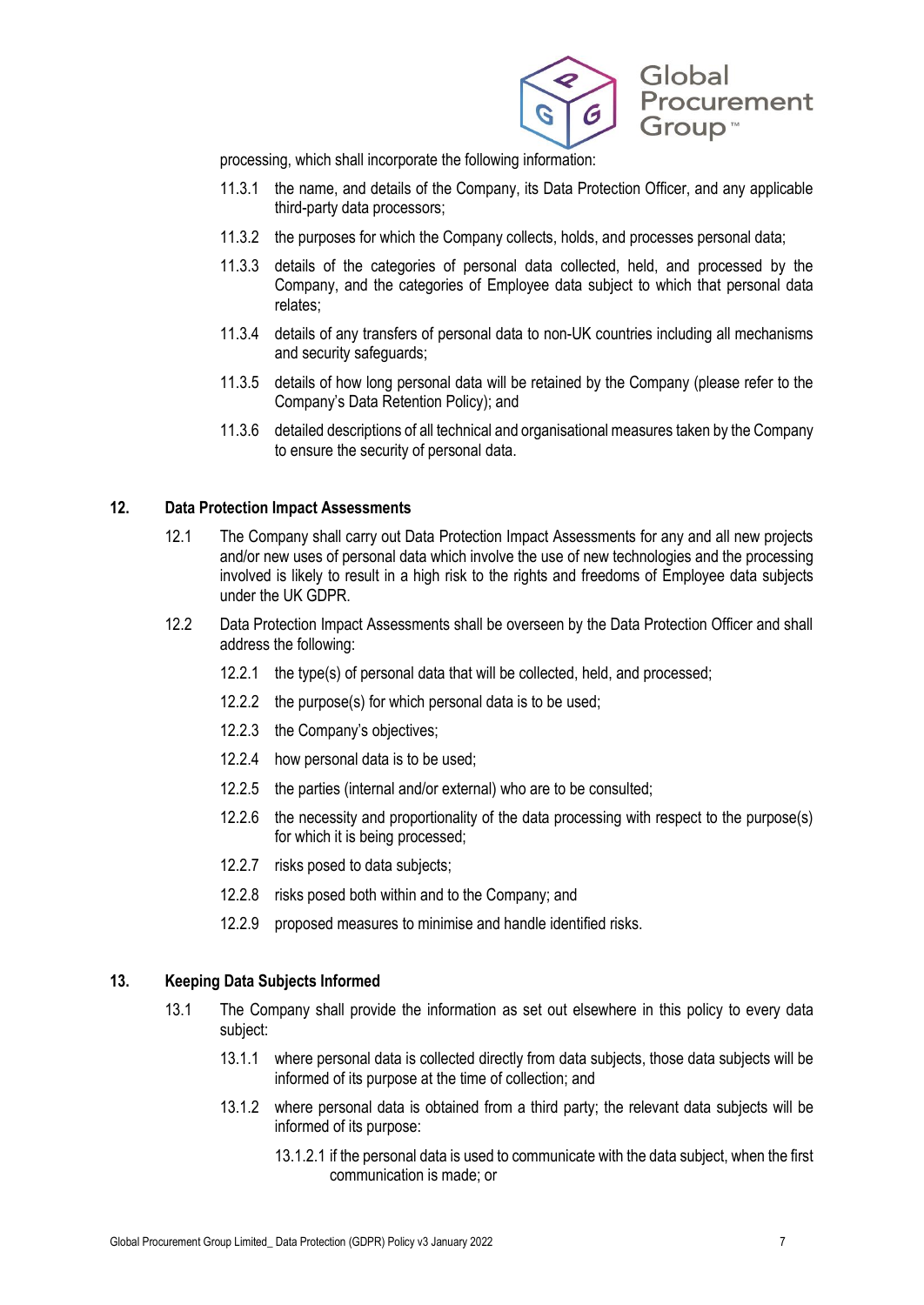

- 13.1.2.2 if the personal data is to be transferred to another party, before that transfer is made; or
- 13.1.2.3 as soon as reasonably possible and in any event not more than one month after the personal data is obtained.
- 13.2 The following information shall be provided:
	- 13.2.1 details of the Company including, but not limited to, the identity of its Data Protection Officer;
	- 13.2.2 the purpose(s) for which the personal data is being collected and will be processed (as set out elsewhere in this policy) and the legal basis justifying that collection and processing;
	- 13.2.3 where applicable, the legitimate interests upon which the Company is justifying its collection and processing of the personal data;
	- 13.2.4 where the personal data is not obtained directly from the data subject, the categories of personal data collected and processed;
	- 13.2.5 where the personal data is to be transferred to one or more third parties, details of those parties;
	- 13.2.6 where the personal data is to be transferred to a third party that is located outside of the UK, details of that transfer, including but not limited to the safeguards in place (see Part 31 of this policy for further details);
	- 13.2.7 details of data retention;
	- 13.2.8 details of the data subject's rights under the UK GDPR;
	- 13.2.9 details of the data subject's right to withdraw their consent to the Company's processing of their personal data;
	- 13.2.10 details of the data subject's right to complain to the Supervisory Authority (such as the ICO for UK);
	- 13.2.11 where applicable, details of any legal or contractual requirement or obligation necessitating the collection and processing of the personal data and details of any consequences of failing to provide it; and
	- 13.2.12 details of any automated decision-making or profiling that will take place using the personal data, including information on how decisions will be made, the significance of those decisions, and any consequences.

### **14. Data Subject Access**

- 14.1 Data subjects may make subject access requests ("SARs") at any time to find out more about the personal data which the Company holds about them, what it is doing with that personal data, and why.
- 14.2 Data Subjects wishing to make a SAR should do using a Subject Access Request Form, sending the form to the HR team a[t hr@ngpltd.co.uk](mailto:hr@ngpltd.co.uk) o[r gdpr@ngpltd.co.uk](mailto:gdpr@ngpltd.co.uk) for external data subjects.
- 14.3 Responses to SARs shall normally be made within one month of receipt, however this may be extended by up to two months if the SAR is complex and/or numerous requests are made. If such additional time is required, the Employee data subject shall be informed.
- 14.4 All SARs received shall be handled by the Company's Data Protection Officer and the HR team.
- 14.5 The Company does not charge a fee for the handling of normal SARs. The Company reserves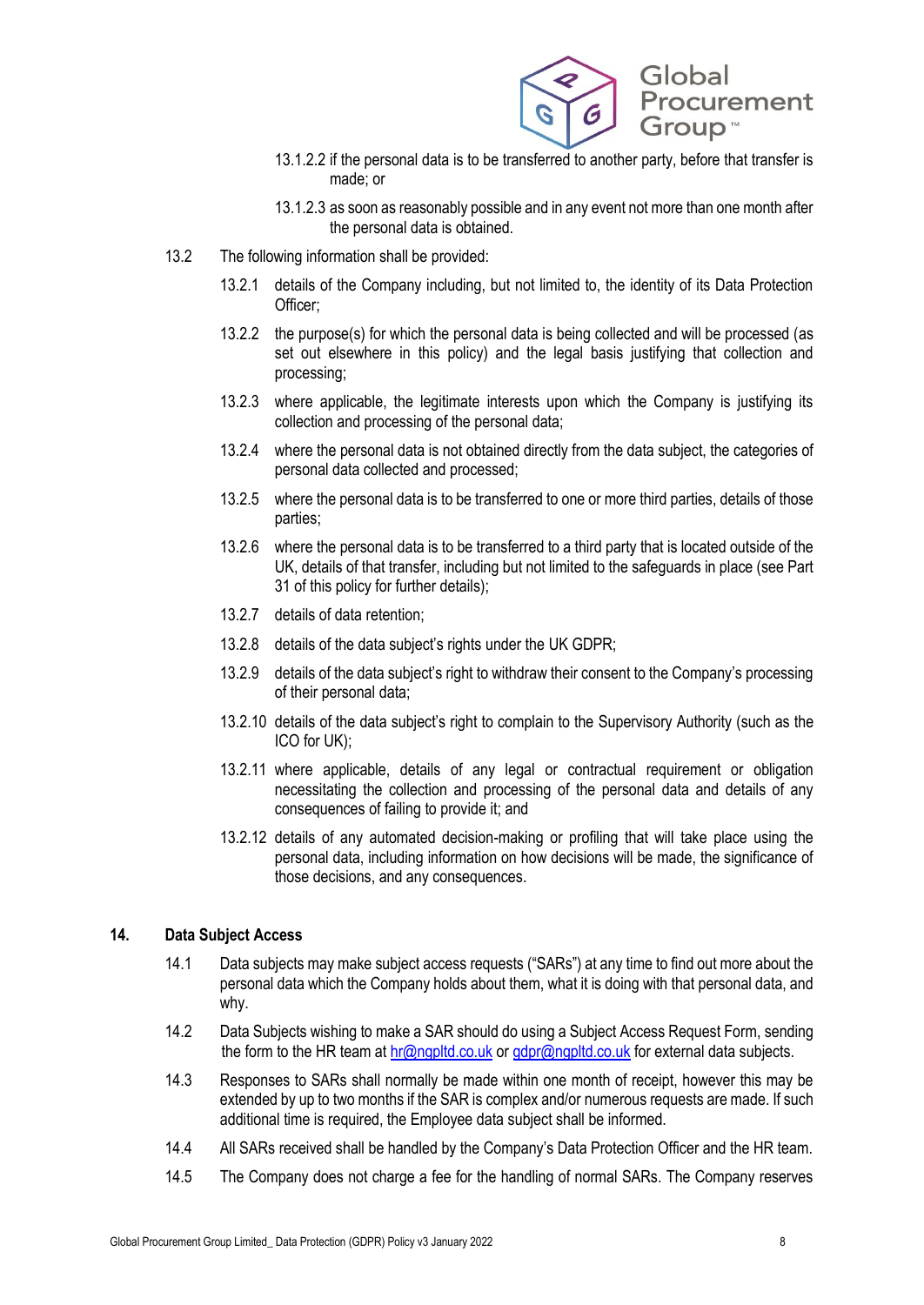

the right to charge reasonable fees for additional copies of information that has already been supplied to a data subject, and for requests that are manifestly unfounded or excessive, particularly where such requests are repetitive.

### **15. Rectification of Personal Data**

- 15.1 Data subjects have the right to require the Company to rectify any of their personal data that is inaccurate or incomplete.
- 15.2 The Company shall rectify the personal data in question, and inform the data subject of that rectification, within one month of the data subject informing the Company of the issue. The period can be extended by up to two months in the case of complex requests. If such additional time is required, the data subject shall be informed.
- 15.3 In the event that any affected personal data has been disclosed to third parties, those parties shall be informed of any rectification that must be made to that personal data.

# **16. Erasure of Personal Data**

- 16.1 Data subjects have the right to request that the Company erases the personal data it holds about them in the following circumstances:
	- 16.1.1 it is no longer necessary for the Company to hold that personal data with respect to the purpose(s) for which it was originally collected or processed;
	- 16.1.2 the data subject wishes to withdraw their consent to the Company holding and processing their personal data;
	- 16.1.3 the data subject objects to the Company holding and processing their personal data (and there is no overriding legitimate interest to allow the Company to continue doing so) (see Part 19 of this policy for further details concerning the right to object);
	- 16.1.4 the personal data has been processed unlawfully; and
	- 16.1.5 the personal data needs to be erased in order for the Company to comply with a particular legal obligation.
- 16.2 Unless the Company has reasonable grounds to refuse to erase personal data, all requests for erasure shall be complied with, and the data subject informed of the erasure, within one month of receipt of the data subject's request. The period can be extended by up to two months in the case of complex requests. If such additional time is required, the data subject shall be informed.
- 16.3 In the event that any personal data that is to be erased in response to a data subject's request has been disclosed to third parties, those parties shall be informed of the erasure (unless it is impossible or would require disproportionate effort to do so).

### **17. Restriction of Personal Data Processing**

- 17.1 Data subjects may request that the Company ceases processing the personal data it holds about them. If a data subject makes such a request, the Company shall retain only the amount of personal data concerning that data subject (if any) that is necessary to ensure that the personal data in question is not processed further.
- 17.2 In the event that any affected personal data has been disclosed to third parties, those parties shall be informed of the applicable restrictions on processing it (unless it is impossible or would require disproportionate effort to do so).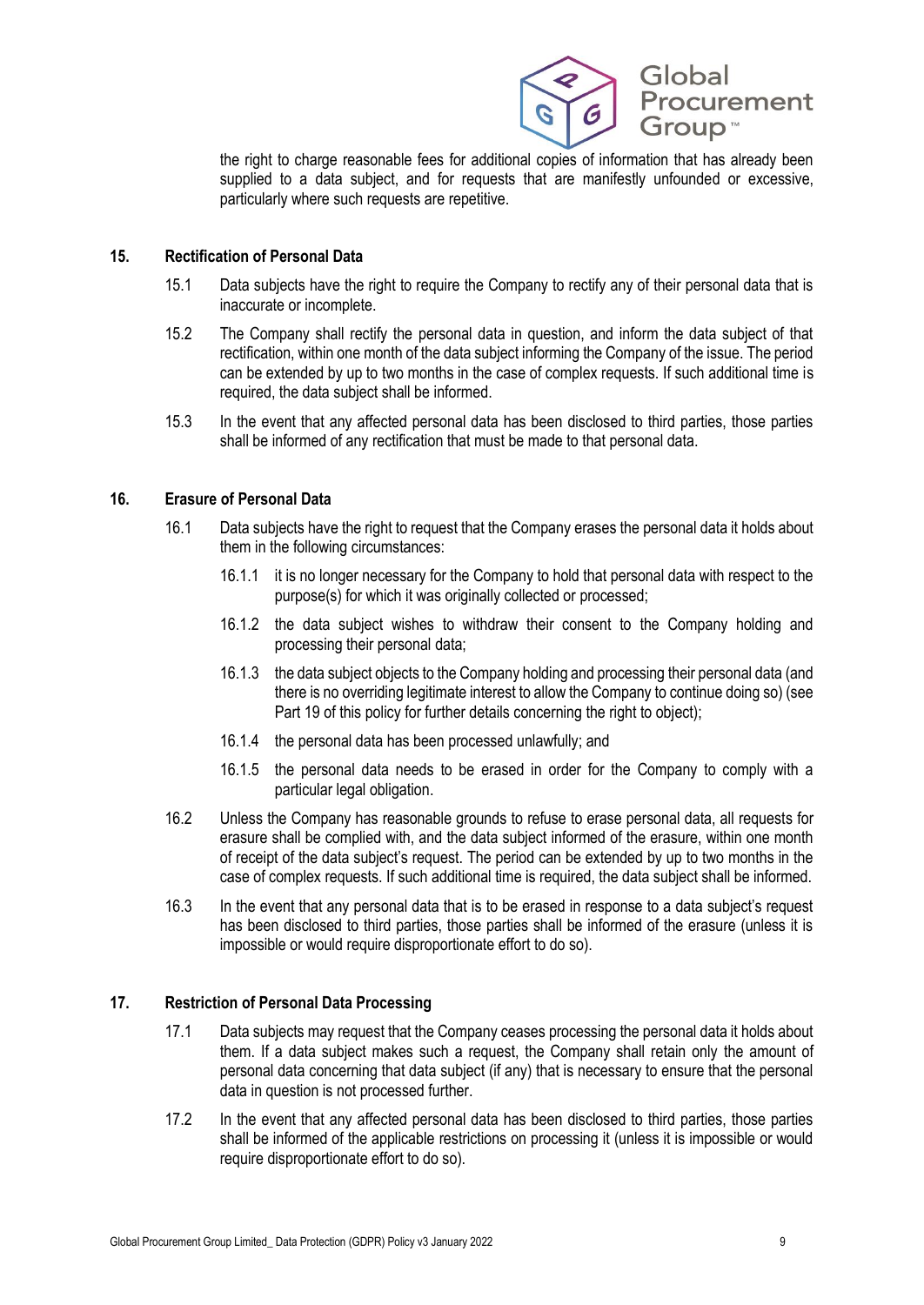

### **18. Data Portability**

- 18.1 Where data subjects have given their consent to the Company to process their personal data in such a manner, or the processing is otherwise required for the performance of a contract between the Company and the data subject, data subjects have the right, under the UK GDPR, to receive a copy of their personal data and to use it for other purposes.
- 18.2 To facilitate the right of data portability, the Company shall make available all applicable personal data to data subjects in the following format:
	- 18.2.1 Data would be made available in PDF format.
- 18.3 Where technically feasible, if requested by a data subject, personal data shall be sent directly to the required data controller.
- 18.4 All requests for copies of personal data shall be complied with within one month of the data subject's request. The period can be extended by up to two months in the case of complex or numerous requests. If such additional time is required, the data subject shall be informed.

#### **19. Objections to Personal Data Processing**

- 19.1 Data subjects have the right to object to the Company processing their personal data based on legitimate interests, direct marketing (including profiling), and processing for scientific and/or historical research and statistics purposes.
- 19.2 Where a data subject objects to the Company processing their personal data based on its legitimate interests, the Company shall cease such processing immediately, unless it can be demonstrated that the Company's legitimate grounds for such processing override the data subject's interests, rights, and freedoms, or that the processing is necessary for the conduct of legal claims.
- 19.3 Where a data subject objects to the Company processing their personal data for direct marketing purposes, the Company shall cease such processing immediately.
- 19.4 Where a data subject objects to the Company processing their personal data for scientific and/or historical research and statistics purposes, the data subject must, under the UK GDPR, "demonstrate grounds relating to their particular situation". The Company is not required to comply if the research is necessary for the performance of a task carried out for reasons of public interest.

### **20. Profiling**

- 20.1 The Company uses personal data for profiling purposes with respect to its data subjects.
- 20.2 When personal data is used for profiling purposes, the following shall apply:
	- 20.2.1 clear information explaining the profiling shall be provided to data subjects, including the significance and likely consequences of the profiling;
	- 20.2.2 appropriate mathematical or statistical procedures shall be used;
	- 20.2.3 technical and organisational measures shall be implemented to minimise the risk of errors. If errors occur, such measures must enable them to be easily corrected; and
	- 20.2.4 all personal data processed for profiling purposes shall be secured in order to prevent discriminatory effects arising out of profiling (see Parts 25 to 29 of this policy for more details on data security).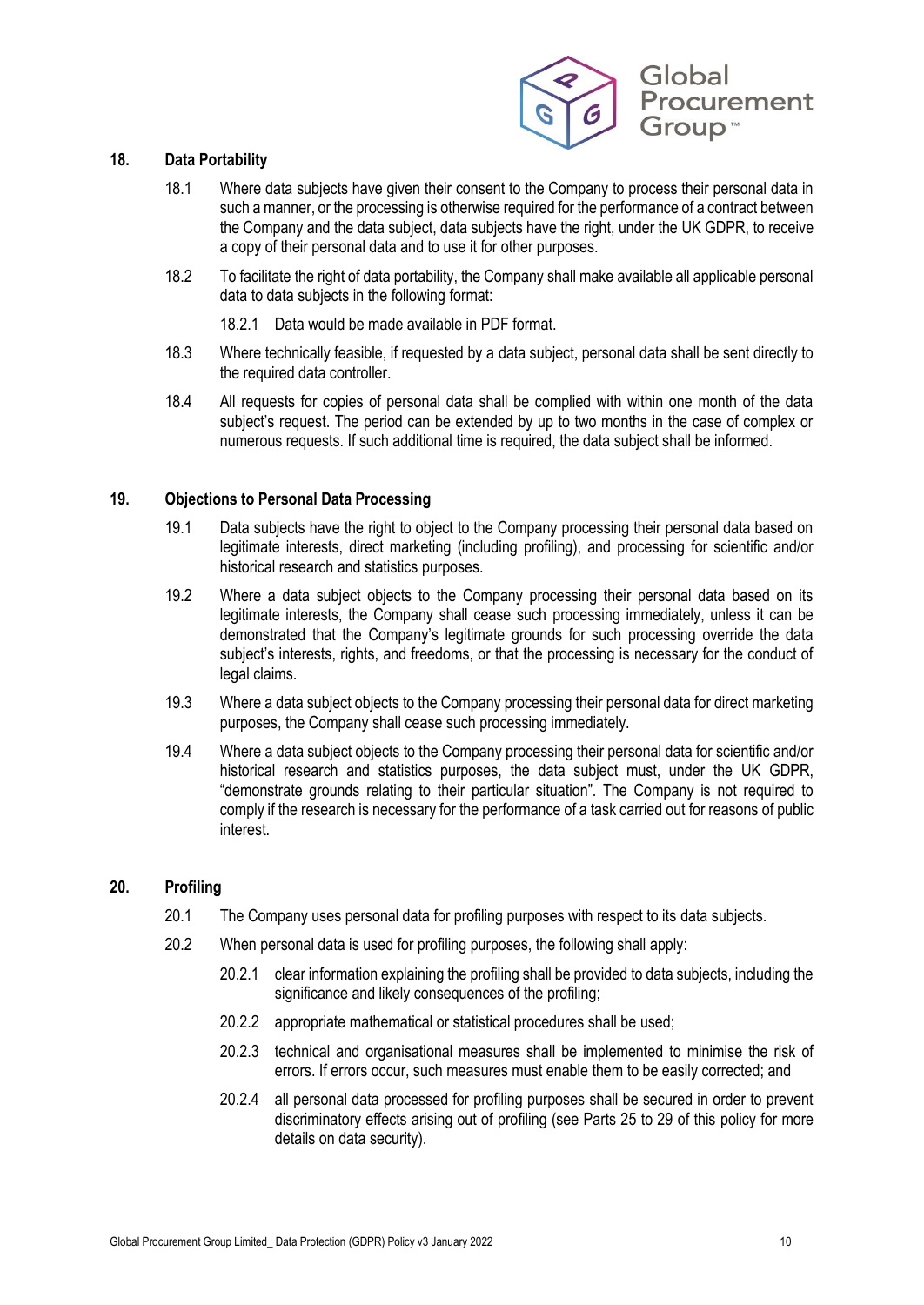

# **21. Personal Data**

21.1 The Company holds personal data that is directly relevant to its data subjects. That personal data shall be collected, held, and processed in accordance with data subjects' rights and the Company's obligations under the UK GDPR and with this policy. The Company may collect, hold, and process the personal data detailed elsewhere in this policy:

### *Employees*

- 21.1.1 Identification information relating to data subjects:
	- 21.1.1.1 Name;
	- 21.1.1.2 Contact Details;
	- 21.1.1.3 Next of Kin;
	- 21.1.1.4 Bank Details;
	- 21.1.1.5 P45/46; and
	- 21.1.1.6 Annual Leave.
- 21.1.2 Equal opportunities monitoring information:
	- 21.1.2.1 Age;
	- 21.1.2.2 Gender;
	- 21.1.2.3 Ethnicity;
	- 21.1.2.4 Nationality; and
	- 21.1.2.5 Religion.
- 21.1.3 Health records (Please refer to Part 22, below, for further information):
	- 21.1.3.1 Details of sick leave;
	- 21.1.3.2 Medical conditions;
	- 21.1.3.3 Disabilities; and
	- 21.1.3.4 Prescribed medication.
- 21.1.4 Employment records:
	- 21.1.4.1 Interview notes;
	- 21.1.4.2 CVs, application forms, covering letters, and similar documents;
	- 21.1.4.3 Assessments, performance reviews, and similar documents;
	- 21.1.4.4 Details of remuneration including salaries, pay increases, bonuses, commission, overtime, benefits, and expenses;
	- 21.1.4.5 Details of trade union membership (where applicable);
	- 21.1.4.6 Employee monitoring information (please refer to Part 24, below, for further information);
	- 21.1.4.7 Records of disciplinary matters including reports and warnings, both formal and informal;
	- 21.1.4.8 Details of grievances including documentary evidence, notes from interviews, procedures followed, and outcomes; and
	- 21.1.4.9 Training provided to Employee.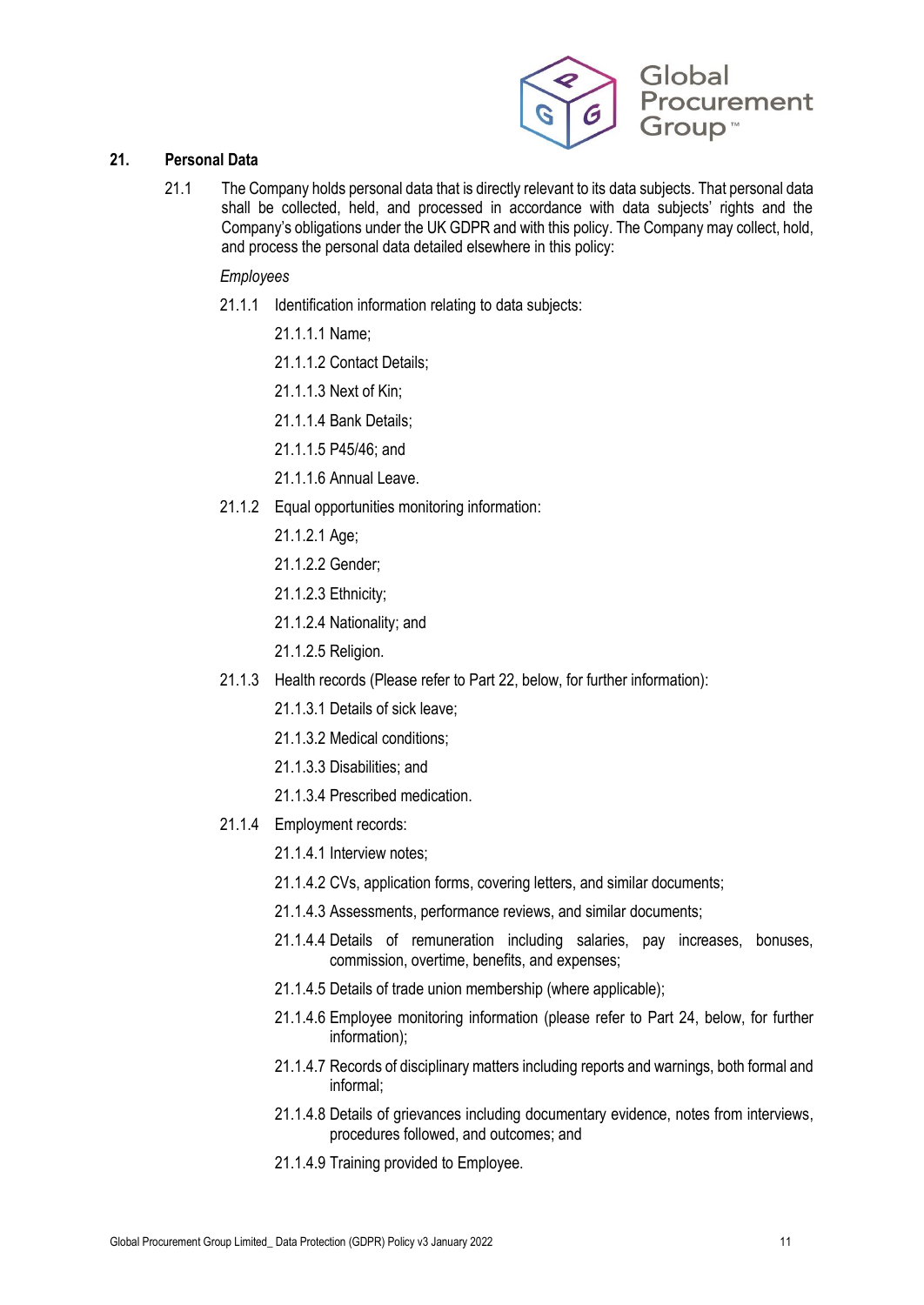

- 21.1.5 External Data Subjects:
	- 21.1.5.1 Website Refer to the privacy policy for more details on data processed and collected via the Company's website.
- 21.1.6 Suppliers
	- 21.1.6.1 Multiple Details for data handling can vary according to external supplier contracts and agreements. Please refer to the respective supplier specific operating framework document.

#### **22. Health Records**

- 22.1 The Company holds health records on all Employee data subjects which are used to assess the health, wellbeing, and welfare of Employees and to highlight any issues which may require further investigation. In particular, the Company places a high priority on maintaining health and safety in the workplace, on promoting equal opportunities, and on preventing discrimination on the grounds of disability or other medical conditions. In most cases, health data on Employees falls within the UK GDPR's definition of special category data (see Part 5 of this policy for a definition). Any and all data relating to Employee data subjects' health, therefore, will be collected, held, and processed strictly in accordance with the conditions for processing special category personal data, as set out in Part 5 of this policy. No special category personal data will be collected, held, or processed without the relevant Employee data subject's express consent.
- 22.2 Health records shall be accessible and used only by the HR team and shall not be revealed to other Employees, agents, contractors, or other parties working on behalf of the Company without the express consent of the Employee data subject(s) to whom such data relates**,** except in exceptional circumstances where the wellbeing of the Employee data subject(s) to whom the data relates is at stake and such circumstances satisfy one or more of the conditions as set out elsewhere in this policy.
- 22.3 Health records will only be collected, held, and processed to the extent required to ensure that Employees are able to perform their work correctly, legally, safely, and without unlawful or unfair impediments or discrimination.
- 22.4 Employee data subjects have the right to request that the Company does not keep health records about them. All such requests must be made in writing and addressed to [hr@ngpltd.co.uk.](mailto:hr@ngpltd.co.uk)

#### **23. Benefits**

- 23.1 In cases where Employee data subjects are enrolled in benefit schemes which are provided by the Company, it may be necessary from time to time for third party organisations to collect personal data from relevant Employee data subjects.
- 23.2 Prior to the collection of such data, Employee data subjects will be fully informed of the personal data that is to be collected, the reasons for its collection, and the way(s) in which it will be processed, as per the information requirements as set out elsewhere in this policy.
- 23.3 The Company shall not use any such personal data except insofar as is necessary in the administration of the relevant benefits schemes.

### **24. Employee Monitoring**

24.1 The Company may from time to time monitor the activities of Employee data subjects. Such monitoring may include, but will not necessarily be limited to, internet and email monitoring. In the event that monitoring of any kind is to take place (unless exceptional circumstances, such as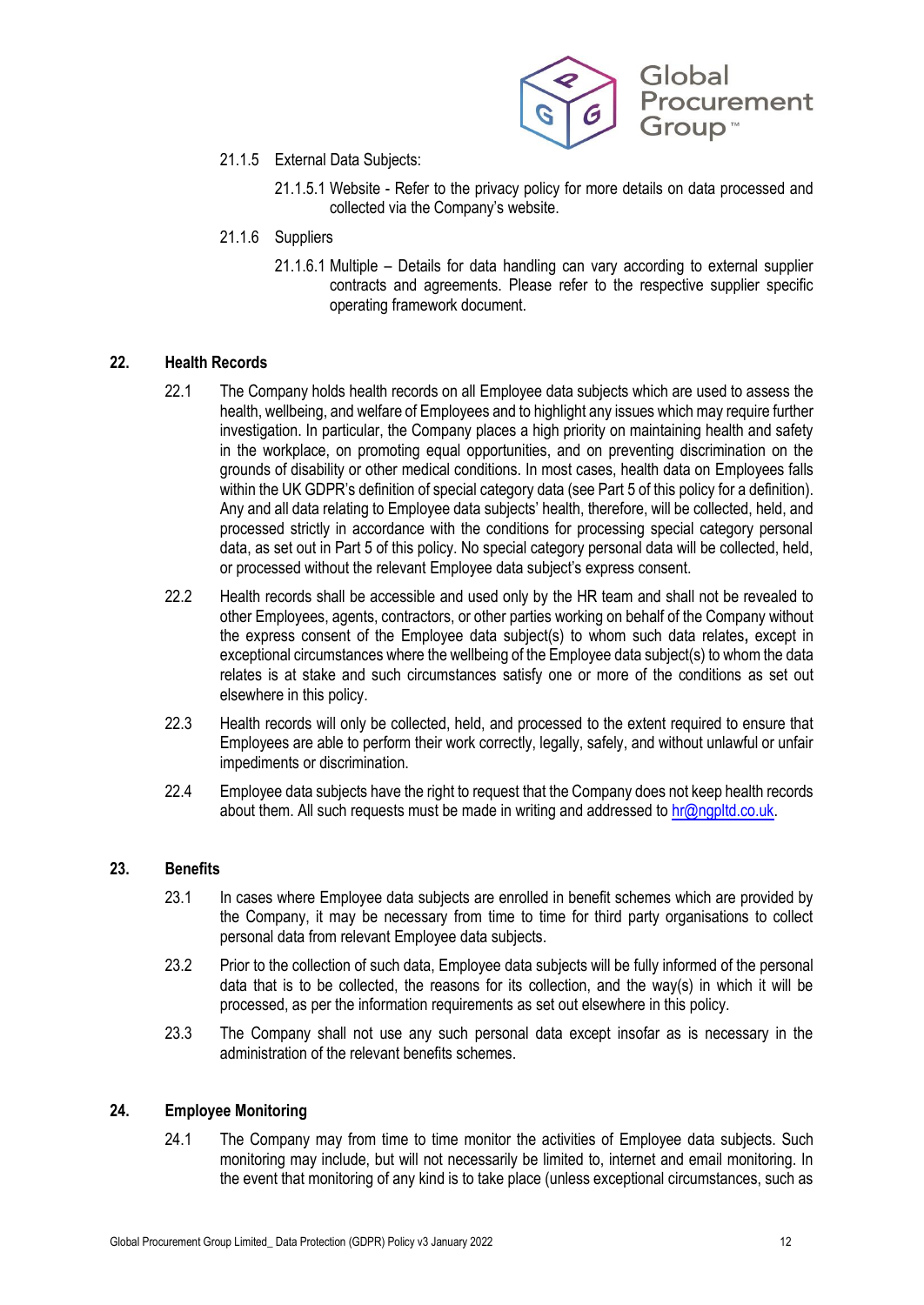

the investigation of criminal activity or a matter of equal severity, justify covert monitoring), Employee data subjects will be informed of the exact nature of the monitoring in advance.

- 24.2 Monitoring should not impact (unless exceptional circumstances justify it, as above) with an Employee's normal duties.
- 24.3 Monitoring will only take place if the Company considers that it is necessary to achieve the benefit it is intended to achieve. Personal data collected during any such monitoring will only be collected, held, and processed for reasons directly related to (and necessary for) achieving the intended result and, at all times, in accordance with Employee data subjects' rights and the Company's obligations under the UK GDPR.
- 24.4 The Company shall ensure that there is no unnecessary intrusion upon Employee data subjects' personal communications or activities, and under no circumstances will monitoring take place outside of an Employee data subject's normal place of work or work hours, unless the Employee data subject in question is using Company equipment or other facilities including, but not limited to, Company email, the Company intranet, or a virtual private network ("VPN") service provided by the Company for Employee use.
- 24.5 Further Information about General Data Protection can be found in the Information and Communications Systems Policy.

# **25. Data Security - Transferring Personal Data and Communications**

- 25.1 The Company shall ensure that the following measures are taken with respect to all communications and other transfers involving personal data:
	- 25.1.1 All emails containing personal data must be encrypted using SSL & TLS;
	- 25.1.2 All emails containing personal data must be marked "confidential";
	- 25.1.3 Personal data may be transmitted over secure networks only; transmission over unsecured networks is not permitted in any circumstances;
	- 25.1.4 Personal data may not be transmitted over a wireless network if there is a wired alternative that is reasonably practicable;
	- 25.1.5 Personal data contained in the body of an email, whether sent or received, should be copied from the body of that email, and stored securely. The email itself should be deleted. All temporary files associated therewith should also be deleted using deletion from Outlook;
	- 25.1.6 Where personal data is to be sent by facsimile transmission the recipient should be informed in advance of the transmission and should be waiting by the fax machine to receive the data;
	- 25.1.7 Where personal data is to be transferred in hardcopy form it should be passed directly to the recipient or sent using an appropriate "recorded" delivery method; and
	- 25.1.8 All personal data to be transferred physically, whether in hardcopy form or on removable electronic media shall be transferred in a suitable container marked "confidential".

# **26. Data Security - Storage**

- 26.1 The Company shall ensure that the following measures are taken with respect to the storage of personal data:
	- 26.1.1 All electronic copies of personal data should be stored securely using passwords and AES encryption data encryption.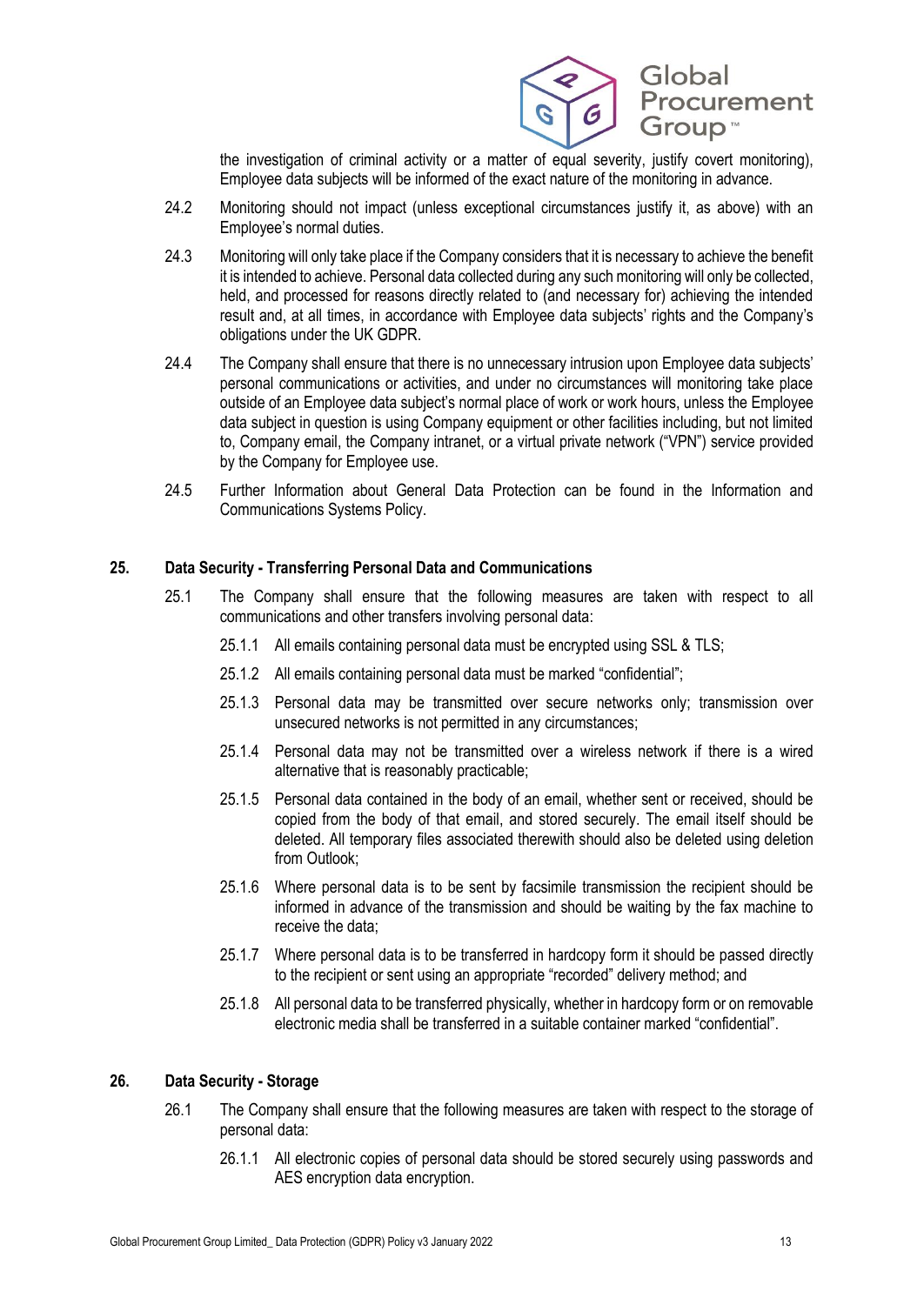

- 26.1.2 All hardcopies of personal data, along with any electronic copies stored on physical, removable media should be stored securely in a locked box, drawer, cabinet, or similar.
- 26.1.3 All personal data stored electronically should be backed up daily with backup's stored offsite. All backups should be encrypted using AES.
- 26.1.4 No personal data should be stored on any mobile device (including, but not limited to, laptops, tablets, and smartphones), whether such device belongs to the Company or otherwise without the formal written approval from a Director and, in the event of such approval, strictly in accordance with all instructions and limitations described at the time the approval is given, and for no longer than is absolutely necessary; and
- 26.1.5 No personal data should be transferred to any device personally belonging to an Employee and personal data may only be transferred to devices belonging to agents, contractors, or other parties working on behalf of the Company where the party in question has agreed to comply fully with the letter and spirit of this policy and of the UK GDPR (which may include demonstrating to the Company that all suitable technical and organisational measures have been taken).

# **27. Data Security - Disposal**

27.1 When any personal data is to be erased or otherwise disposed of for any reason (including where copies have been made and are no longer needed), it should be securely deleted and disposed of. For further information on the deletion and disposal of personal data, please refer to the Company's Data Retention Policy.

# **28. Data Security - Use of Personal Data**

- 28.1 The Company shall ensure that the following measures are taken with respect to the use of personal data:
	- 28.1.1 No personal data may be shared informally and if an Employee, agent, sub-contractor, or other party working on behalf of the Company requires access to any personal data that they do not already have access to, such access should be formally requested from [legal.team@ngpltd.co.uk](mailto:legal.team@ngpltd.co.uk) by completing a SAR form;
	- 28.1.2 No personal data may be transferred to any Employees, agents, contractors, or other parties, whether such parties are working on behalf of the Company or not, without the authorisation of a Director;
	- 28.1.3 Personal data must be handled with care at all times and should not be left unattended or on view to unauthorised Employees, agents, sub-contractors, or other parties at any time.
	- 28.1.4 If personal data is being viewed on a computer screen and the computer in question is to be left unattended for any period of time, the user must lock the computer and screen before leaving it; and
	- 28.1.5 Where personal data held by the Company is used for marketing purposes, it shall be the responsibility of the People team to ensure that the appropriate consent is obtained and that no data subjects have opted out, whether directly or via a third-party service such as the TPS.

# **29. Data Security - IT Security**

29.1 The Company shall ensure that the following measures are taken with respect to IT and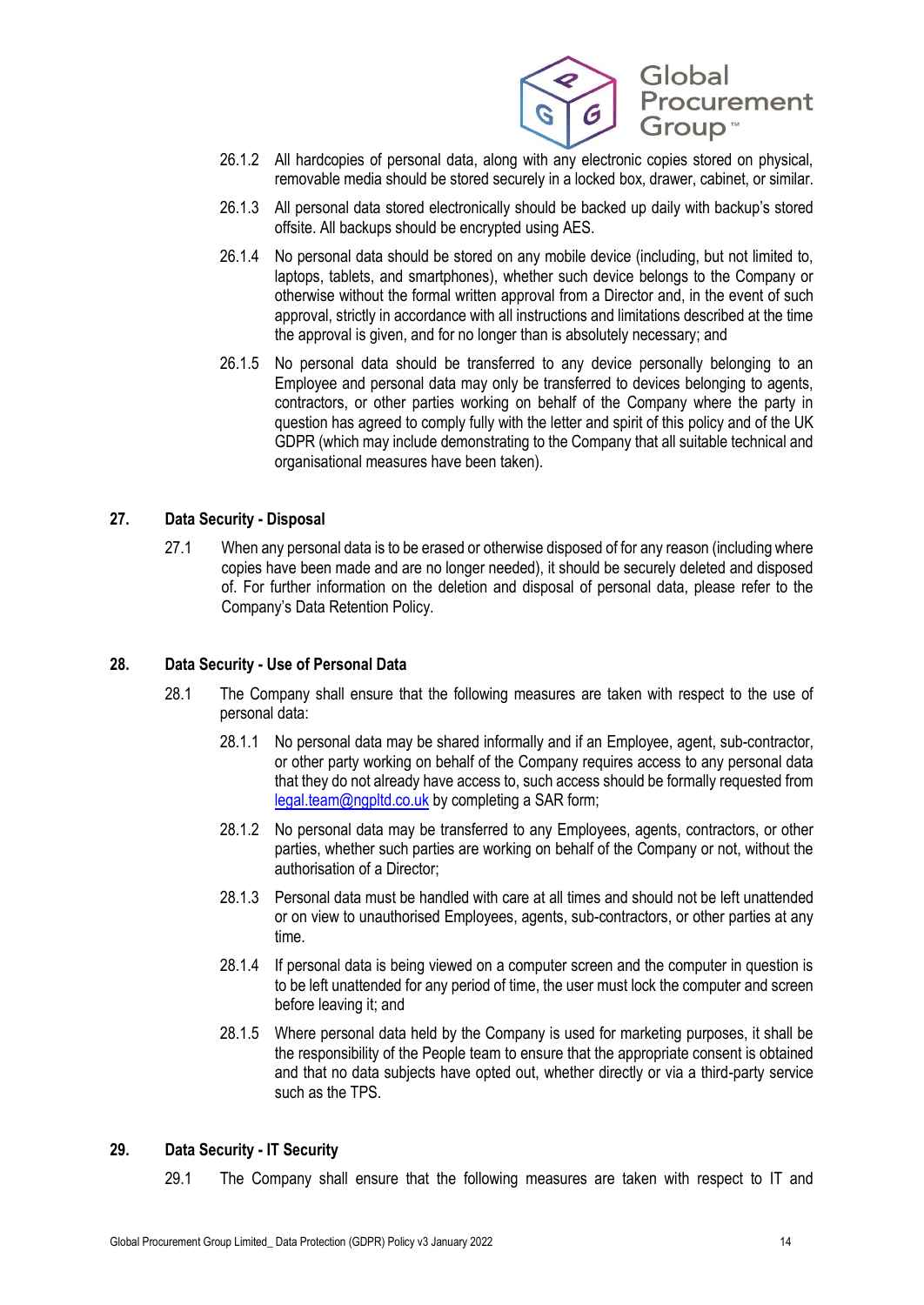

information security:

- 29.1.1 All passwords used to protect personal data should be changed regularly and should not use words or phrases that can be easily guessed or otherwise compromised. All passwords must contain a combination of uppercase and lowercase letters, numbers, and symbols. All software used by the Company is designed to require such passwords;
- 29.1.2 Under no circumstances should any passwords be written down or shared between any Employees, agents, contractors, or other parties working on behalf of the Company, irrespective of seniority or department. If a password is forgotten, it must be reset using the applicable method. The IT team do not have access to passwords;
- 29.1.3 All software (including, but not limited to, applications and operating systems) shall be kept up to date. The Company's IT staff shall be responsible for installing any and all security-related updates not more than 90 days after the updates are made available by the publisher or manufacturer; and
- 29.1.4 No software may be installed on any Company-owned computer or device without the prior approval of Richard Shepherd, IT Manager.

#### **30. Organisational Measures**

- 30.1 The Company shall ensure that the following measures are taken with respect to the collection, holding, and processing of personal data:
	- 30.1.1 All Employees, agents, contractors, or other parties working on behalf of the Company shall be made fully aware of both their individual responsibilities and the Company's responsibilities under the UK GDPR and under this policy, and shall be provided with a copy of this policy;
	- 30.1.2 Only Employees, agents, sub-contractors, or other parties working on behalf of the Company that need access to, and use of, personal data in order to carry out their assigned duties correctly shall have access to personal data held by the Company;
	- 30.1.3 All Employees, agents, contractors, or other parties working on behalf of the Company handling personal data will be appropriately trained to do so;
	- 30.1.4 All Employees, agents, contractors, or other parties working on behalf of the Company handling personal data will be appropriately supervised;
	- 30.1.5 All Employees, agents, contractors, or other parties working on behalf of the Company handling personal data shall be required and encouraged to exercise care, caution, and discretion when discussing work-related matters that relate to personal data, whether in the workplace or otherwise;
	- 30.1.6 Methods of collecting, holding, and processing personal data shall be regularly evaluated and reviewed;
	- 30.1.7 All personal data held by the Company shall be reviewed periodically, as set out in the Company's Data Retention Policy;
	- 30.1.8 The performance of those Employees, agents, contractors, or other parties working on behalf of the Company handling personal data shall be regularly evaluated and reviewed;
	- 30.1.9 All Employees, agents, contractors, or other parties working on behalf of the Company handling personal data will be bound to do so in accordance with the principles of the UK GDPR and this policy by contract;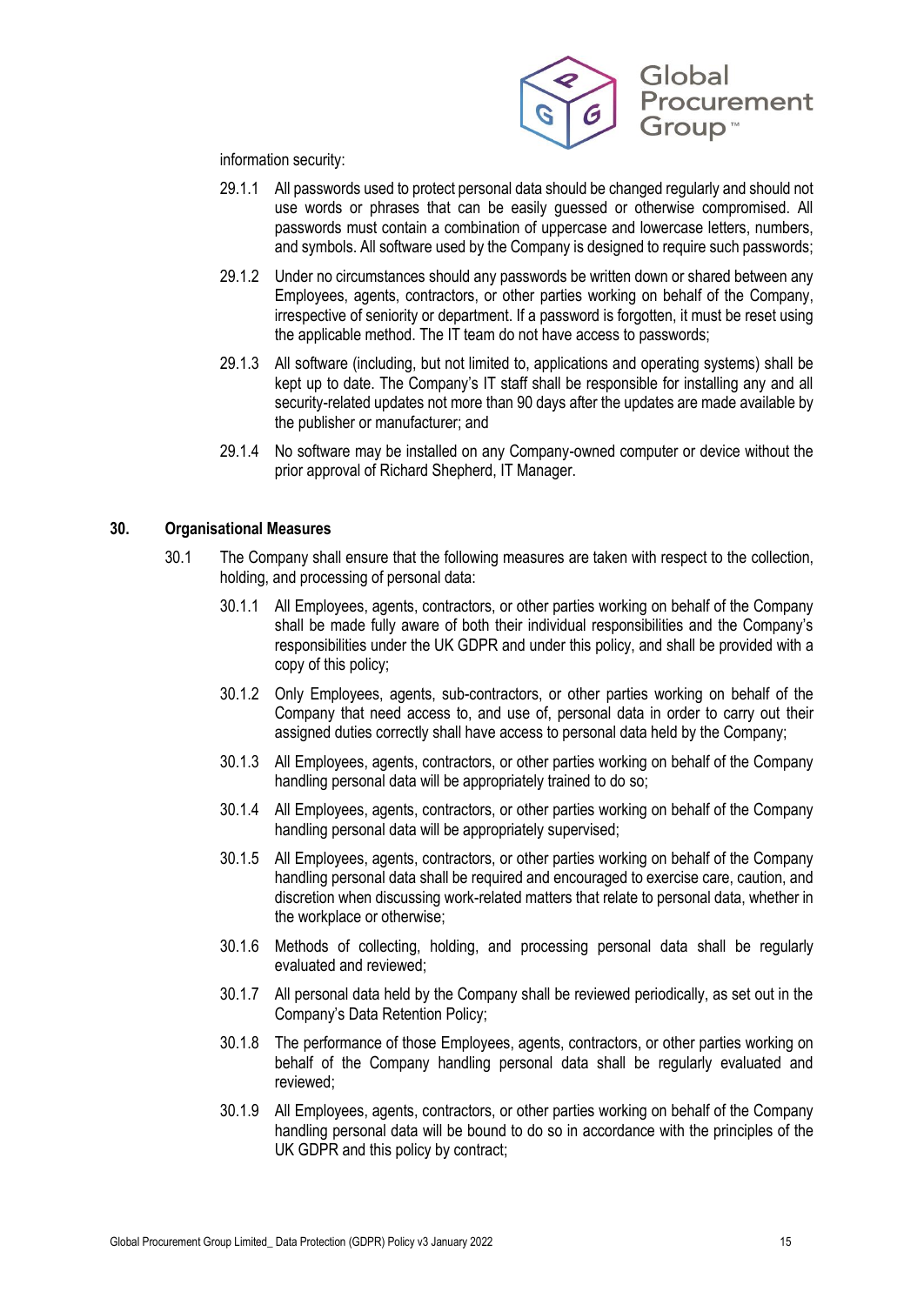

- 30.1.10 All agents, contractors, or other parties working on behalf of the Company handling personal data must ensure that any and all of their Employees who are involved in the processing of personal data are held to the same conditions as those relevant Employees of the Company arising out of this policy and the UK GDPR; and
- 30.1.11 Where any agent, contractor or other party working on behalf of the Company handling personal data fails in their obligations under this policy that party shall indemnify and hold harmless the Company against any costs, liability, damages, loss, claims or proceedings which may arise out of that failure.

# **31. Transferring Personal Data to a Country Outside the UK**

- 31.1 The Company may from time-to-time transfer ('transfer' includes making available remotely) personal data to countries outside of the UK.
- 31.2 The transfer of personal data to a country outside of the UK shall take place only if one or more of the following applies:
	- 31.2.1 the UK has issued regulations confirming that the country to which the Company transfer the Personal Data ensures an adequate level of protection;
	- 31.2.2 the transfer is to a country (or international organisation) which provides appropriate safeguards in the form of a legally binding agreement between public authorities or bodies; binding corporate rules; standard data protection clauses adopted for use in the UK; compliance with an approved code of conduct approved by a supervisory authority (e.g. the Information Commissioner's Office); certification under an approved certification mechanism (as provided for in the UK GDPR); contractual clauses agreed and authorised by the competent supervisory authority; or provisions inserted into administrative arrangements between public authorities or bodies authorised by the competent supervisory authority;
	- 31.2.3 the transfer is made with the informed consent of the relevant data subject(s);
	- 31.2.4 the transfer is necessary for the performance of a contract between the data subject and the Company (or for pre-contractual steps taken at the request of the data subject);
	- 31.2.5 the transfer is necessary for important public interest reasons;
	- 31.2.6 the transfer is necessary for the conduct of legal claims;
	- 31.2.7 the transfer is necessary to protect the vital interests of the data subject or other individuals where the data subject is physically or legally unable to give their consent; or
	- 31.2.8 the transfer is made from a register that, under UK law, is intended to provide information to the public and which is open for access by the public in general or otherwise to those who are able to show a legitimate interest in accessing the register.

### **32. Data Breach Notification**

- 32.1 All personal data breaches must be reported immediately to the Company's Data Protection Officer.
- 32.2 If a personal data breach occurs and that breach is likely to result in a risk to the rights and freedoms of data subjects (e.g., financial loss, breach of confidentiality, discrimination, reputational damage, or other significant social or economic damage), the Data Protection Officer must ensure that the Information Commissioner's Office is informed of the breach without delay, and in any event, within 72 hours after having become aware of it.